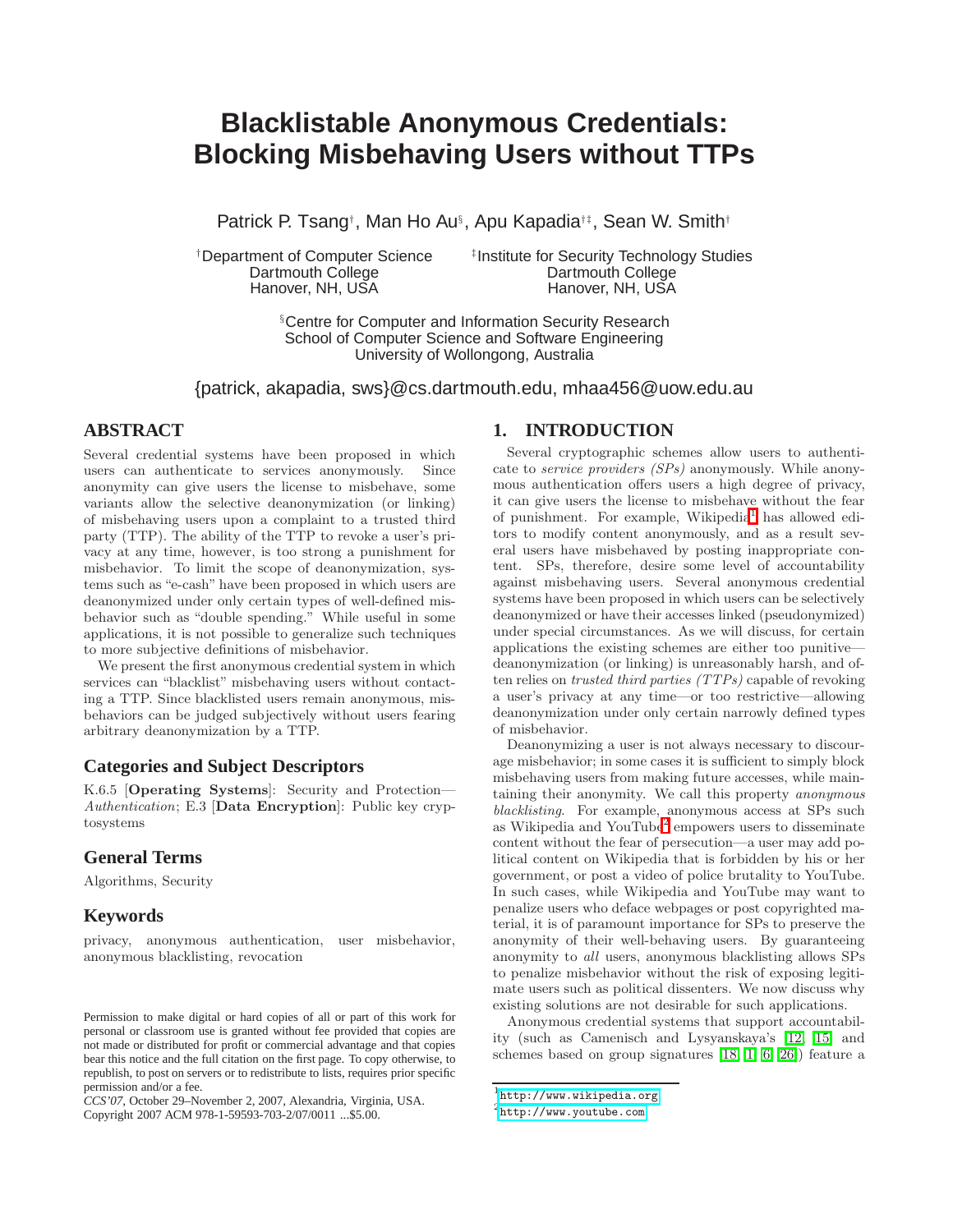TTP called the Open Authority (OA). The OA is capable of identifying (or linking) the user behind any anonymous authentication. Anonymous credential systems with dynamic membership revocation [\[13,](#page-8-4) [2,](#page-7-2) [7,](#page-7-3) [28\]](#page-8-5), mostly constructed from dynamic accumulators [\[13\]](#page-8-4), also feature a TTP that is capable of deanonymizing (or linking) users. The existence of such a TTP, however, is undesirable—users can never be assured that their privacy will be maintained by the TTP. Defining the circumstances under which a TTP can expose a user, and ensuring its trustworthiness to judge fairly, is an undue burden on SPs. For such applications, therefore, a system without TTPs is desirable.

To eliminate the reliance on TTPs, certain "thresholdbased" approaches such as e-cash  $[3, 10, 11]$  $[3, 10, 11]$  $[3, 10, 11]$  and  $k$ -Times Anonymous Authentication (k-TAA) [\[32,](#page-8-8) [29,](#page-8-9) [33,](#page-8-10) [4\]](#page-7-5) have been proposed. In these schemes, users are guaranteed anonymity unless they authenticate more than a certain number of threshold times. For example, spending an ecoin twice (an undesirable action) or authenticating  $k + 1$ times in a k-TAA scheme, provides the SP with enough information to compute the user's identity. Linkable ring signatures [\[27,](#page-8-11) [36,](#page-8-12) [37\]](#page-8-13) and periodic *n*-times anonymous authentication [\[9\]](#page-8-14) also fall into this category. Unfortunately, misbehavior cannot always be defined in terms of threshold values. For example, "inappropriate" edits to a Wikipedia page, or "offensive" video uploads to YouTube are usually identified based on human subjectivity. For such applications, therefore, subjective judging is desirable.

### **1.1 Related Solutions**

To reiterate, it is important to have an anonymous credential system in which users can be blacklisted in a way that (1) preserves their anonymity, (2) is based on subjective definitions of misbehavior, and (3) does not rely on a TTP. Though not intended for anonymous blacklisting, Syverson et al. present a scheme [\[31\]](#page-8-15) that ensures that users can perform anonymous and serial transactions at an SP. The SP issues blind tokens to users, which are renewed at the end of a user's transaction. The SP can block future connections from a user by simply not issuing a new token at the end of a transaction (e.g., if the user fails to pay for continued service). The major drawback to this approach is that misbehavior must be judged while the user is online. Indeed, their scheme was not designed for blacklisting users since misbehavior is usually identified long after a user has disconnected. Recently, some of the authors of this paper proposed the Nymble system [\[25\]](#page-8-16) to allow SPs to block misbehaving users hiding behind an anonymizing network such as Tor [\[21\]](#page-8-17). Nymble makes several practical considerations for anonymous IP-address blocking based on subjective judging, but it does rely on multiple entities that can collude to deanonymize (or link) a misbehaving user.

Even though it may seem that the ability to block future accesses from subjectively-judged misbehaving users inherently requires a TTP capable of deanonymizing (or linking) users, we show that this is not the case.

#### **1.2 Our Contributions**

We propose the *BLacklistable Anonymous Credential* (BLAC) system, the first cryptographic construction of an anonymous credential system that supports anonymous blacklisting and subjective judging without relying on TTPs that are capable of revoking the privacy of users at will. We formalize the security model for such a system, under which we prove that our construction is secure. Furthermore, we provide an implementation of our BLAC system and evaluate its performance both analytically and experimentally.

### *Paper Outline.*

We provide an overview of our BLAC system in Section [2](#page-1-0) and formalize the model and security properties in Section [3.](#page-2-0) In Section [4](#page-3-0) we present preliminary information on the various cryptographic tools and assumptions used in our construction, which we present in Section [5.](#page-4-0) We present an experimental evaluation of our construction in Section [6,](#page-5-0) a discussion of several issues in Section [7,](#page-6-0) and finally conclude in Section [8.](#page-7-6) The interested reader is directed to the Appendix for a detailed security model and the full version of this paper [\[35\]](#page-8-18) for security proofs.

### <span id="page-1-0"></span>**2. OUR APPROACH**

We provide a high-level overview of our **BLacklistable** Anonymous Credential (BLAC) system in this section, and defer cryptographic details to the subsequent sections.

In our system, users authenticate to Service Providers (SPs) anonymously using credentials issued by a Group Manager (GM). The GM is responsible for enrolling legiti-mate users into the system by issuing credentials to them.<sup>[3](#page-1-1)</sup> These credentials are private to the user, and not known by the GM. We emphasize that the GM is not a TTP that can compromise the privacy of users, and is trusted only to enroll legitimate users into the system, and issue at most one credential per user. SPs are willing to serve anonymous users as long as they are legitimate users in the system (by enrolling themselves with the GM), and have never misbehaved thus far, where misbehavior may be arbitrarily defined and subjectively judged by each individual SP. We describe this process next.

The novelty of our approach is that SPs maintain their own blacklists of misbehaving users without knowing the identity of the misbehaving users. Users anonymously authenticating to the SP must first prove that they are not on the SP's blacklist (otherwise authentication will fail). Following a user's authentication, SPs store a ticket extracted from the protocol transcript of the authentication. Later, if the SP deems the user to have misbehaved during the authenticated session, possibly long after the user has discon-nected, the SP can add the ticket as an entry in its blacklist.<sup>[4](#page-1-2)</sup> If a user Alice detects that she is on the blacklist, she terminates the authentication and disconnects immediately. The SP, therefore, learns only that some anonymous blacklisted user was refused a connection, i.e., the SP does not learn the identity of the blacklisted user, and the user is anonymous within the set of blacklisted users. Users not on the blacklist will be able to authenticate successfully, and the SPs learn only that the user is not on the blacklist. Furthermore, our system allows SPs to remove entries from the blacklist, thereby forgiving past misbehaviors.<sup>[5](#page-1-3)</sup> Depending

<span id="page-1-1"></span><sup>3</sup>Who is a legitimate user and how to verify such legitimacy are application-dependent.

<span id="page-1-2"></span><sup>&</sup>lt;sup>4</sup>In practice, the SP may privately log arbitrary information about an authenticated session that is necessary for it to judge at a later time whether the anonymous user misbehaved during that session.

<span id="page-1-3"></span><sup>5</sup>Adding and removing blacklist entries are atomic actions as will be discussed in Section [7.](#page-6-0)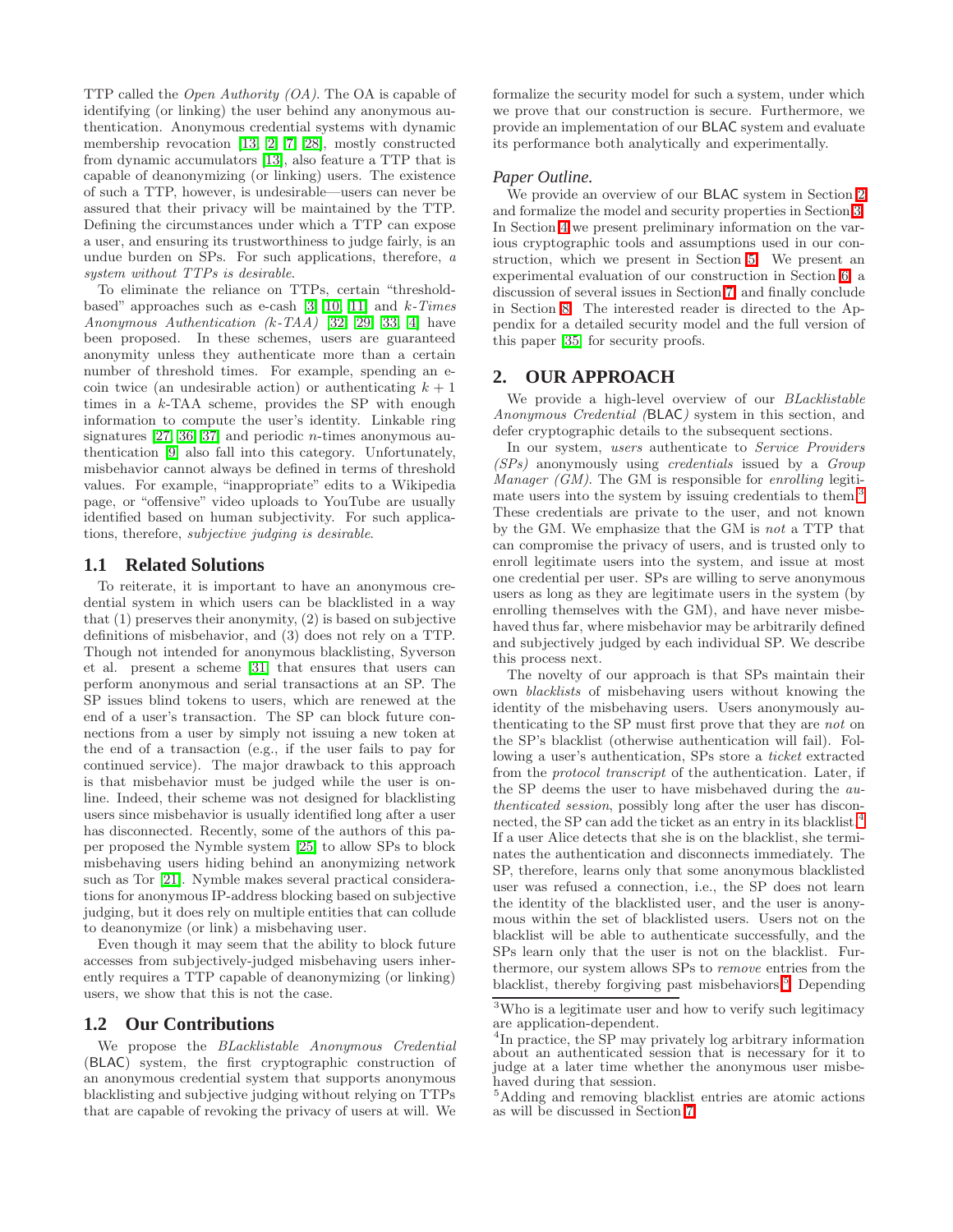on the severity of misbehavior, a user may be blacklisted for varying periods of time—using inappropriate language could correspond to being blacklisted for one week, whereas posting copyrighted material could correspond to blacklisting for one month. Users are always assured that if they successfully authenticate to an SP their access will always remain anonymous—all that an SP can do is block future accesses by a misbehaving user.

#### *A glimpse into tickets.*

Tickets are a vital object in our BLAC system. A ticket is the only piece in the authentication protocol transcript that contains information about the identity of the authenticating user. Here we describe some of the properties these tickets must possess for the system to be secure. First, tickets have to be the output of some non-invertible mapping of the user's credential. If this were not the case, the system would have no anonymity. Also, tickets from the same user should be unlinkable, for otherwise SPs would be able to tell if two authentications are from the same user. This property implies that the mapping just mentioned must also take as input some randomness, as a deterministic mapping implies linkability. Furthermore, tickets must be such that it is possible to prove and verify that a ticket is correctly formed, and that a ticket does not belong to a given user (if it is indeed the case). Without such a property, a user blacklisted by an SP would still be able to authenticate to the SP. As we will see, this property is also a necessary condition to prevent misbehaving users from being "framed" (by other users for example).

Remark. Our BLAC system may be configured to allow or disallow the sharing of blacklist entries (tickets) between SPs. Sharing a blacklist entry would allow multiple SPs to block a user who misbehaved at one of the SPs. We will first present the system where such sharing is disallowed and then point out how to allow sharing in Section [7.](#page-6-0)

### <span id="page-2-0"></span>**3. MODEL**

We present the syntax of the Blacklistable Anonymous Credential (BLAC) system, followed by security properties that any construction of the BLAC system must satisfy.

#### **3.1 Syntax**

The entities in the BLAC system are the Group Manager (GM), a set of Service Providers (SPs) and a set of users. The BLAC system consists of the following protocols:

#### *3.1.1 Setup*

This algorithm is executed by the GM to set up the system. On input of one or more security parameters, the algorithm outputs a pair consisting of a group public key  $qpk$ and a group private key gsk. The GM publishes gpk and keeps gsk private.

#### *3.1.2 Registration*

This protocol is executed between the GM and a legitimate user to register the user into the system. Upon successful completion of the protocol, the user obtains a credential cred, which she keeps private to herself, and is thereby enrolled as a member in the group of registered users.

#### *3.1.3 Authentication*

This protocol is executed between a user with credential cred and an SP. When an execution of the protocol terminates, the SP outputs a binary value of success or failure. If the SP outputs success in an execution of the protocol, we call the execution a successful authentication and say that the authenticating user has succeeded in authenticating herself; otherwise the authentication is unsuccessful and the user has failed. Only upon a successful authentication does the SP establish an authenticated session with the authenticating user during which the user can access the service provided by the SP. Note that the protocol transcript of a successful authentication as seen by the SP is useful for the SP to blacklist the authenticating user, as described next.

#### *3.1.4 Blacklist Management*

This is a suite of three algorithms: Extract, Add and Remove, which are executed by SPs for managing their blacklists. On input of an authentication protocol transcript, **Extract** extracts and returns a *ticket* from the transcript. A blacklist is a collection of tickets. On input of a blacklist and a ticket, Add returns a new blacklist that contains all the tickets in the input blacklist as well as the input ticket. On the other hand, on input of a blacklist and a ticket, Remove returns a new blacklist that contains all the tickets in the input blacklist, except the one(s) equivalent to the input ticket.<sup>[6](#page-2-1)</sup>

When we say that a user Alice is *blacklisted* by an SP Bob, we mean that there exists an authentication between Alice and Bob such that Bob has added the ticket extracted from the authentication transcript to his blacklist and has not removed it (yet). Otherwise Alice is not blacklisted by Bob. Also, we say that Alice is misbehaving with respect to Bob if she is blacklisted by Bob. Otherwise, she is well-behaving.

#### *Correctness.*

Any construction of the BLAC system must be correct:

DEFINITION 1 (CORRECTNESS). A construction of the BLAC system is correct if all entities in the system are honest (i.e., they follow the system's specification) implies that for any registered legitimate user Alice and for any SP Bob, Alice is able to successfully authenticate herself to Bob with overwhelming probability if Alice is not blacklisted by Bob during the authentication.

#### **3.2 Security Notions**

We now give informal definitions of the various security properties that a construction of the BLAC system must possess. The reader may refer to Appendix [A](#page-8-19) for the formal version of these definitions.

#### *3.2.1 Mis-authentication Resistance*

Mis-authentication occurs when an unregistered user successfully authenticates herself to an SP. In a BLAC system with *mis-authentication resistance*. SPs are assured to accept authentication only from registered users.

<span id="page-2-1"></span><sup>6</sup>We don't define the equivalence of tickets here because it is construction-dependent.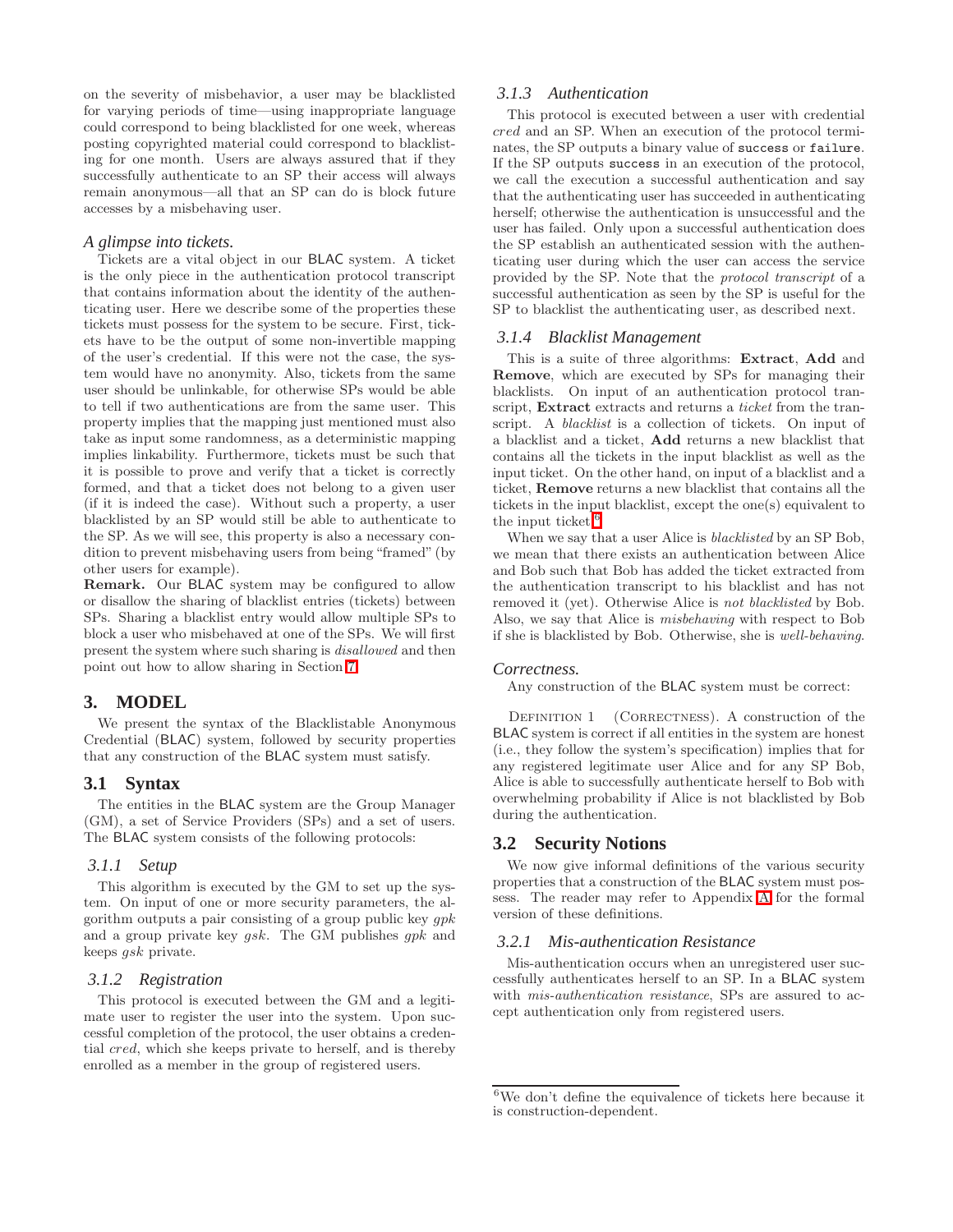#### *3.2.2 Blacklistability*

Any SP Bob may blacklist a user, who has authenticated successfully, at any later time. As a consequence, the blacklisted user will no longer be able to successfully authenticate herself to Bob until the user is unblacklisted by Bob. In a BLAC system with blacklistability, SPs are assured to accept authentication only from well-behaving users, i.e., users who are not blacklisted.

#### *3.2.3 Anonymity*

In a system with anonymity, all that SPs can infer about the identity of an authenticating user is whether the user is or was blacklisted at the time of protocol execution, regardless of whatever the SPs do afterwards, such as arbitrarily manipulating their blacklists.

#### *3.2.4 Non-frameability*

A user Alice is framed if she is not currently blacklisted by an honest SP Bob, but is unable to successfully authenticate herself to Bob. In a BLAC system with nonframeability, well-behaving users can always successfully authenticate themselves to honest SPs.

#### *Security.*

Any construction of the BLAC system must be secure:

DEFINITION 2 (SECURITY). A construction of the BLAC system is secure if it has mis-authentication resistance, blacklistability, anonymity and non-frameability.

#### <span id="page-3-0"></span>**4. PRELIMINARIES**

In this section we outline the assumptions and cryptographic tools that we use as building blocks in our construction of the BLAC system.

### **4.1 Pairings**

A pairing is a bilinear mapping from a pair of group elements to a group element. Specifically, let  $\mathbb{G}_1$ ,  $\mathbb{G}_2$  and  $\mathbb{G}_T$  be multiplicative cyclic groups of order p. Suppose P and  $Q$  are generators of  $\mathbb{G}_1$  and  $\mathbb{G}_2$  respectively. A function  $\hat{e} : \mathbb{G}_1 \times \mathbb{G}_2 \to \mathbb{G}_T$  is said to be a pairing if it satisfies the following properties:

- (Bilinearity.)  $\hat{e}(A^x, B^y) = \hat{e}(A, B)^{xy}$  for all  $A \in \mathbb{G}_1$ ,  $B \in \mathbb{G}_2$  and  $x, y \in \mathbb{Z}_p$ .
- (Non-degeneracy.)  $\hat{e}(P,Q) \neq 1$ , where 1 is the identity element in  $\mathbb{G}_T$ .
- (Efficient Computability.)  $\hat{e}(A, B)$  can be computed efficiently (i.e. in polynomial time) for all  $A \in \mathbb{G}_1$  and  $B \in \mathbb{G}_2$ .

#### **4.2 Mathematical Assumptions**

The security of our construction of the BLAC system requires the following two assumptions:

ASSUMPTION 1 (DDH). The Decisional Diffie-Hellman  $(DDH)$  problem in group  $G$  is defined as follows: On input of a quadruple  $(g, g^a, g^b, g^c) \in \mathbb{G}^4$ , output 1 if  $c = ab$  and 0 otherwise. We say that the DDH assumption holds in group G if no probabilistic polynomial time (PPT) algorithm has non-negligible advantage over random guessing in solving the DDH problem in G.

ASSUMPTION 2  $(q\text{-SDH})$ . The q-Strong Diffie-Hellman  $(q\text{-}SDH)$  problem in  $(\mathbb{G}_1, \mathbb{G}_2)$  is defined as follows: On input of a  $(q+2)$ -tuple  $(g_0, h_0, h_0^x, h_0^{x^2}, \dots, h_0^{x^q}) \in \mathbb{G}_1 \times \mathbb{G}_2^{q+1}$ , output a pair  $(A, c) \in \mathbb{G}_1 \times \mathbb{Z}_p$  such that  $A^{(x+c)} = g_0$  where  $|\mathbb{G}_1| = p$ . We say that the q-SDH assumption holds in  $(\mathbb{G}_1, \mathbb{G}_2)$  if no PPT algorithm has non-negligible advantage in solving the q-SDH problem in  $(\mathbb{G}_1, \mathbb{G}_2)$ .

### **4.3 Proofs of Knowledge**

In a Zero-Knowledge Proof of Knowledge (ZKPoK) protocol [\[23\]](#page-8-20), a prover convinces a verifier that some statement is true without the verifier learning anything except the validity of the statement.  $\Sigma$ -protocols are a special type of threemove ZKPoK protocols, which can be converted into noninteractive Signature Proof of Knowledge (SPK) schemes, or simply signature schemes [\[24\]](#page-8-21), that are secure under the Random Oracle (RO) Model [\[5\]](#page-7-7).

In the following, we review several  $\Sigma$ -protocols that will be needed as building blocks in our construction. We follow the notation introduced by Camenisch and Stadler [\[17\]](#page-8-22). For instance,  $PK{(x) : y = g^x}$  denotes a  $\Sigma$ -protocol that proves the knowledge of  $x \in \mathbb{Z}_p$  such that  $y = g^x$  for some  $y \in \mathbb{G}$ . The corresponding signature scheme resulting from the application of the Fiat-Shamir heuristic to the above Σ-protocol is denoted by  $SPK{(x): y = g<sup>x</sup>}(M)$ .

### *4.3.1 Knowledge and Inequalities of Discrete Logarithms*

Let  $q, b \in \mathbb{G}$  and  $b_i \in \mathbb{G}$  for all i be generators of some group  $\mathbb{G}$  of prime order p such that their relative discrete logarithms are unknown. One can prove in zero-knowledge the knowledge of the discrete logarithm  $x \in \mathbb{Z}_p$  of  $y \in \mathbb{G}$  in base g by using the  $\Sigma$ -protocol:

$$
PK\{(x): y = g^x\},\
$$

the construction of which first appeared in Schnorr identification [\[30\]](#page-8-23). As we shall see, our BLAC construction requires the SPK of this protocol to prove the correctness of tickets.

One can further prove in zero-knowledge that  $x$  does not equal  $\log_b t$ , the discrete log of  $t \in \mathbb{G}$  in base b, using the Σ-protocol:

$$
PK\{(x): y = g^x \wedge t \neq b^x\},\
$$

the most efficient construction of which is due to Camenisch and Shoup [\[16,](#page-8-24) §5].

In our BLAC system construction we will need a generalized version of the above  $\Sigma$ -protocol to prove that a user is not currently on the blacklist. In particular, we need a protocol that allows one to prove in zero-knowledge that, for some  $n > 1$  and for all  $i = 1$  to  $n, x \neq \log_{b_i} t_i$ , where  $t_i \in \mathbb{G}$ . That is,

$$
PK\left\{(x): y = g^x \wedge \left(\bigwedge_{i=1}^n t_i \neq b_i^x\right)\right\}.
$$

Such a  $\Sigma$ -protocol can be constructed by applying a technique due to Cramer et al. [\[19\]](#page-8-25) to Camenisch and Shoup's construction mentioned above.

<span id="page-3-1"></span><sup>7</sup>The technique describes a general method of constructing proofs of disjunction or conjunction of any of the two statements about knowledge of discrete logarithms.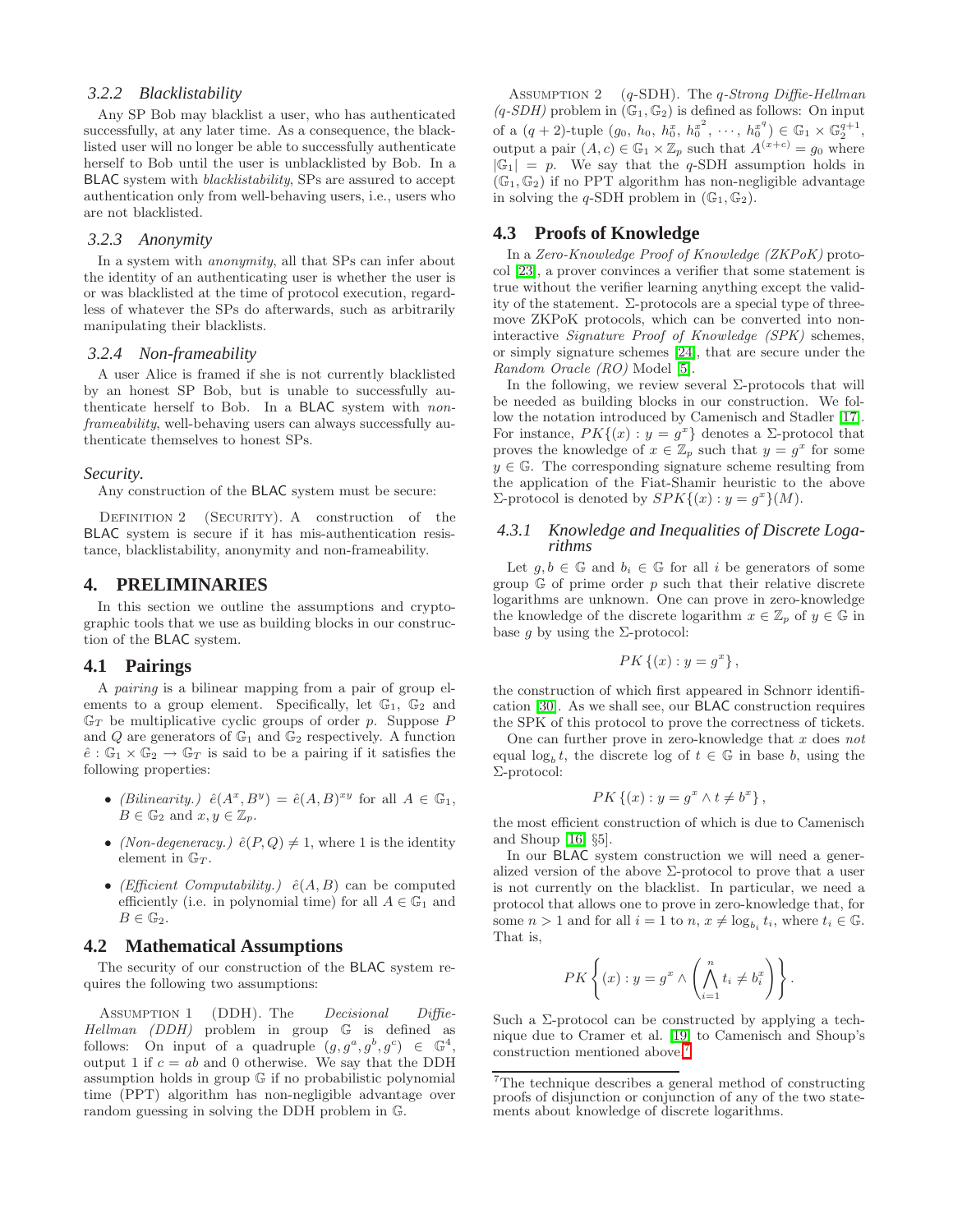### *4.3.2 BBS+ Signatures*

Let  $g_0, g_1, g_2 \in \mathbb{G}1$  and  $h_0 \in \mathbb{G}_2$  be generators of  $\mathbb{G}_1$  and  $\mathbb{G}_2$  respectively such that  $q_0 = \psi(h_0)$  and their relative discrete logarithms are unknown, where  $\psi$  is a computable isomorphism and  $(\mathbb{G}_1, \mathbb{G}_2)$  is a pair of groups of prime order p in which the  $q$ -SDH assumption holds. Let  $e$  be a pairing defined over the pair of groups. One can prove possession of a tuple  $(A, e, x, y) \in \mathbb{G}_1 \times \mathbb{Z}_p^3$  such that  $A^{e+\gamma} = g_0 g_1^x g_2^y$ , or equivalently,  $\hat{e}(A, wh_0^e) = \hat{e}(g_0g_1^xg_2^y, h_0)$ , where  $w = h_0^{\gamma}$ , by the Σ-protocol:

$$
PK\{(A, e, x, y) : A^{e+\gamma} = g_0 g_1^x g_2^y\}.
$$

The construction of this protocol can be found in [\[6,](#page-7-1) §4], which is secure under the Decision-linear Diffie-Hellman assumption. Au et al. [\[4\]](#page-7-5) provide a modified construction that does not need to rely on such an assumption. As first pointed out in [\[15\]](#page-8-1), the protocol's corresponding SPK is actually the SDH-variant of CL signatures [\[14\]](#page-8-26), which is referred to as BBS+ Signatures in [\[4\]](#page-7-5). Our BLAC construction will need this protocol as a building block for users to prove that they are legitimate in the system. We will employ the construction given in [\[4\]](#page-7-5) to avoid the need of less standard assumptions.

### <span id="page-4-0"></span>**5. SYSTEM CONSTRUCTION**

In this section, we detail our cryptographic construction and assess its security and efficiency.

#### **5.1 Description**

#### *5.1.1 Parameters*

Let  $\lambda, \ell$  be sufficiently large security parameters. Let  $(\mathbb{G}_1, \mathbb{G}_2)$  be a bilinear group pair with computable isomorphism  $\psi$  as discussed such that  $|\mathbb{G}_1| = |\mathbb{G}_2| = p$  for some prime p of  $\lambda$  bits. Also let G be a group of order p where DDH is intractable. Let  $g_0, g_1, g_2 \in \mathbb{G}_1$  and  $h_0 \in \mathbb{G}_2$  be generators of  $\mathbb{G}_1$  and  $\mathbb{G}_2$  respectively such that  $g_0 = \psi(h_0)$ and the relative discrete logarithm of the generators are un-known.<sup>[8](#page-4-1)</sup> Let  $H_0: \{0,1\}^* \to \mathbb{G}$  and  $H: \{0,1\}^* \to \mathbb{Z}_p$  be secure cryptographic hash functions.

#### *5.1.2 Setup*

The GM randomly chooses  $\gamma \in_R \mathbb{Z}_p$  and computes  $w =$  $h_0^{\gamma}$ . The group secret key is  $gsk = (\gamma)$  and the group public key is  $gpk = (w)$ .

#### *5.1.3 Registration*

At the successful termination of this protocol between a user Alice and the GM, Alice obtains a credential in the form of  $(A, e, x, y)$  such that  $A^{e+\gamma} = g_0 g_1^x g_2^y$ , and  $(A, e, x, y)$ is known only to the user. The private input to the GM is the group secret key gsk.

- 1. The GM sends m to Alice, where  $m \in_R \{0,1\}^{\ell}$  is a random challenge.
- 2. Alice sends a pair  $(C, \Pi_1)$  to the GM, where  $C =$  $g_1^x g_2^{y'} \in \mathbb{G}_1$  is a commitment of  $(x, y') \in_R \mathbb{Z}_p^2$  and  $\Pi_1$ is a signature proof of knowledge of

$$
SPK_1\left\{(x, y'): C = g_1^x g_2^{y'}\right\}(m)
$$
 (1)

on challenge  $m$ , which proves that  $C$  is correctly formed.

- 3. The GM returns as failure if the verification of  $\Pi_1$ returns invalid. Otherwise the GM sends to Alice a tuple  $(A, e, y'')$ , where  $e, y'' \in_R \mathbb{Z}_p$  and  $A =$  $(g_0Cg_2^{y''})$  $\binom{y''}{2}^{\frac{1}{e+\gamma}} \in \mathbb{G}_1.$
- 4. Alice computes  $y = y' + y''$ . She returns as failure if  $\hat{e}(A, wh_0^e) \neq \hat{e}(g_0g_1^xg_2^y, h_0)$ . Otherwise she outputs  $cred = (A, e, x, y)$  as her credential.

To prevent the possibility of a concurrent attack [\[20\]](#page-8-27), we require that users must be registered one after the other, as opposed to concurrently.

#### *5.1.4 Authentication*

During an execution of this protocol between a user Alice and an SP Bob, Alice's private input is her credential  $cred =$  $(A, e, x, y)$ . Let Bob  $\in \{0,1\}^*$  be the string that uniquely identifies Bob. When the protocol terminates, Bob outputs success or failure, indicating whether Bob should consider the authentication attempt successful.

- 1. (Challenge.) Bob sends to Alice a pair  $(BL, m)$ , where  $m \in_R \{0,1\}^{\ell}$  is a random challenge and  $BL =$  $\langle \tau_1, \ldots, \tau_n \rangle$  is Bob's current blacklist and  $\tau_i = (s_i, t_i) \in$  $\{0,1\}^{\ell} \times \mathbb{G}$ , for  $i = 1$  to n, is the *i*-th ticket in the blacklist.
- <span id="page-4-4"></span>2. (Blacklist Inspection.) Alice computes, for  $i = 1$  to n, the bases  $b_i = H_0(s_i||\text{Bob})$ . She returns as failure if tag  $t_i = b_i^x$  for some i (indicating that she is blacklisted). She proceeds otherwise.
- <span id="page-4-5"></span>3. (Proof Generation.) Alice returns to Bob a pair  $(\tau, \Pi_2)$ , where  $\tau = (s, t) \in \{0, 1\}^{\ell} \times \mathbb{G}$  is a ticket generated by randomly choosing a serial  $s \in_R \{0,1\}^{\ell}$ and computing the base b as  $H_0(s||\text{Bob})$  and then the tag t as  $b^x$ , and  $\Pi_2$  is a signature proof of knowledge of:

$$
SPK_2\bigg\{(A, e, x, y) : \nA^{e+\gamma} = g_0g_1^xg_2^y \wedge \left(\bigwedge_{i=1}^n t_i \neq b_i^x\right) \wedge t = b^x\bigg\}(m) \quad (2)
$$

on the challenge  $m$ , which proves:

- (a)  $A^{e+\gamma} = g_0 g_1^x g_2^y$ , i.e., Alice is a group member,
- (b)  $\bigwedge_{i=1}^{n} t_i \neq H_0(s_i||\text{Bob})^x$ , i.e., Alice is not currently on Bob's blacklist, and
- (c)  $t = H_0(s||\text{Bob})^x$ , i.e., the ticket  $\tau$  is correctly formed.
- <span id="page-4-3"></span>4. (Proof Verification.) Bob returns as failure if the verification of  $\Pi_2$  returns invalid.<sup>[9](#page-4-2)</sup> Otherwise Bob returns success.

The protocol transcript of a successful authentication at Bob is thus  $trans = \langle Bob, BL, m, \tau, \Pi_2 \rangle$ . As discussed, Bob stores ticket  $\tau$  extracted from the transcript, along with information logging Alice's activity within the authenticated session.

#### *5.1.5 Blacklist Management*

The three algorithms are all very simple and efficient. Extract(trans) returns ticket  $\tau$  in the input transcript

<span id="page-4-1"></span><sup>8</sup>This can be done by setting the generators to be the output of a cryptographic hash function of some publicly known seeds.

<span id="page-4-2"></span> $9Bob$  also terminates with failure if the blacklist is being updated concurrently. This behavior ensures that if a user is blacklisted at time t, she cannot authenticate to the SP after t or until she is unblacklisted.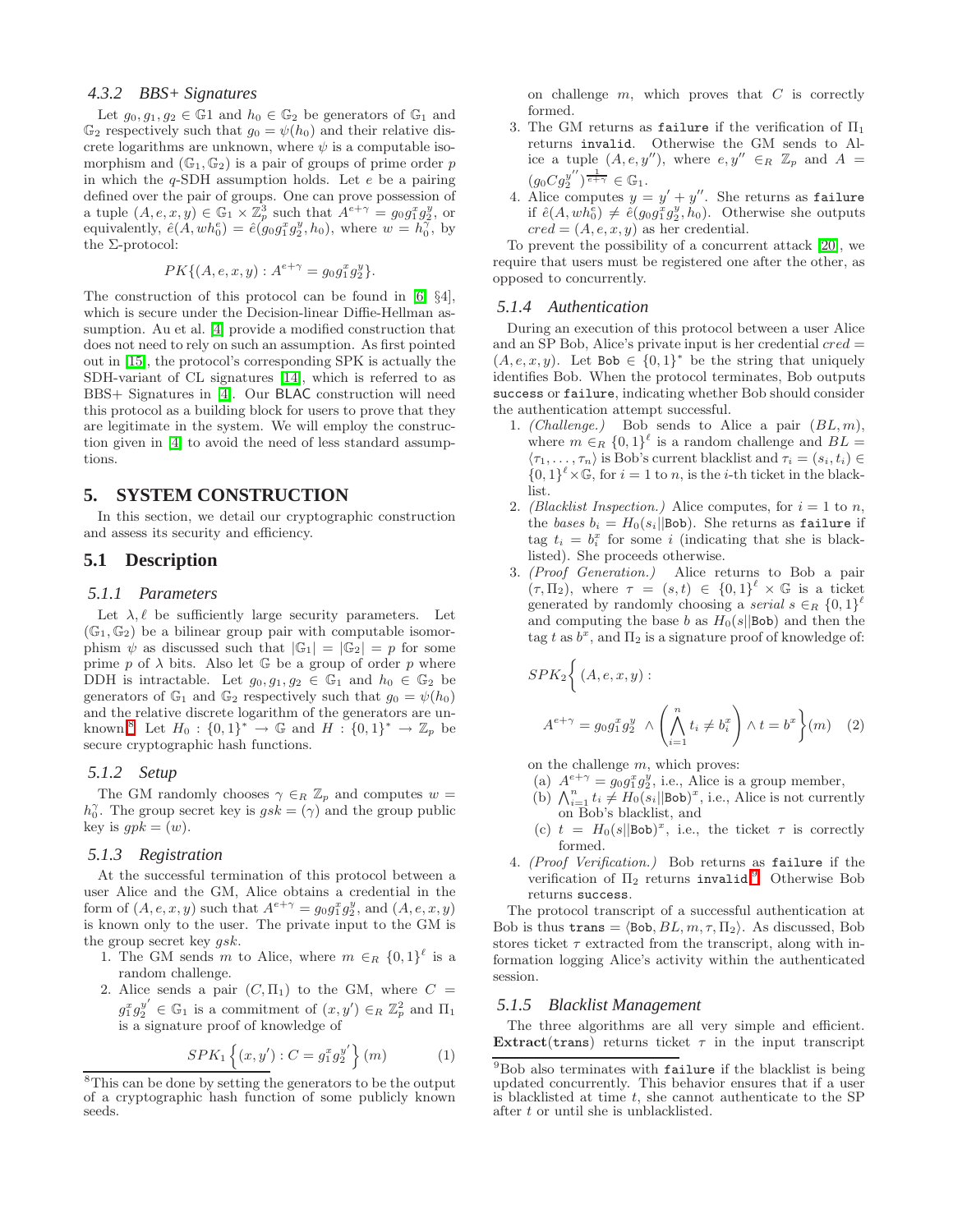trans =  $\langle BL, m, \tau, \Pi_2 \rangle$ . Add $(BL, \tau)$  returns blacklist  $BL'$ , which is the same as the input blacklist  $BL$ , except with the input ticket  $\tau$  appended to it. **Remove**( $BL, \tau$ ) returns blacklist  $BL'$ , which is the same as the input blacklist  $BL$ , except with all entries equal to the input ticket  $\tau$  dropped.

### **5.2 SPK Instantiation**

Both  $SPK_1$  and  $SPK_2$  presented above require instantiation. We omit spelling out the relatively trivial instantiation of  $SPK_1$ . Now we instantiate  $SPK_2$  as follows.

#### *5.2.1 Signing*

To produce a proof  $\Pi_2$  for  $SPK_2$  on message m, do the following.

- 1. Produce auxiliary commitments  $(A_1, A_2, A_3, A_4)$  $(\tilde{A}_1, \ldots, \tilde{A}_n)$  by randomly picking  $\rho_1, \rho_2, \rho_3, \rho_4 \in_R \mathbb{Z}_p$ and computing  $A_1 = g_1^{\rho_1} g_2^{\rho_2}$ ,  $A_2 = Ag_2^{\rho_1}$ ,  $A_3 = g_1^{\rho_3} g_2^{\rho_4}$ and, for all  $i = 1$  to  $n, \tilde{A}_i = (b_i^x/t_i)^{\rho_3}$ .
- 2. Return  $\Pi_2$  as  $(A_1, A_2, A_3, \tilde{A}_1, \ldots, \tilde{A}_n, \Pi_3)$ , where  $\Pi_3$ is a signature proof of knowledge of:

$$
SPK_{3}\left\{(e, x, y, \rho_{1}, \rho_{2}, \rho_{3}, \rho_{4}, \alpha_{1}, \alpha_{2}, \beta_{3}, \beta_{4}) : A_{1} = g_{1}^{\rho_{1}} g_{2}^{\rho_{2}} \wedge 1 = A_{1}^{-e} g_{1}^{\alpha_{1}} g_{2}^{\alpha_{2}} \wedge A_{3} = g_{1}^{\rho_{3}} g_{2}^{\rho_{4}} \wedge 1 = A_{3}^{-x} g_{1}^{\beta_{3}} g_{2}^{\beta_{4}} \wedge A_{\tilde{e}_{0}} = \hat{e}(A_{2}, h_{0})^{-e} \hat{e}_{1}^{x} \hat{e}_{2}^{y+\alpha_{1}} \hat{e}(g_{2}, w)^{\rho_{1}} \wedge A_{\tilde{e}_{0}} \left(\bigwedge_{i=1}^{n} \tilde{A}_{i} = b_{i}^{\beta_{3}} t_{i}^{-\rho_{3}}\right) \wedge 1 = b^{\beta_{3}} t^{-\rho_{3}}\right\}(m)
$$
 (3)

on message  $m$ , which can be computed using the knowledge of e, x, y,  $\rho_1$ ,  $\rho_2$ ,  $\rho_3$ ,  $\rho_4$ ,  $\alpha_1$ ,  $\alpha_2$ ,  $\beta_3$  and  $\beta_4$ , where  $\alpha_1 = \rho_1 e$ ,  $\alpha_2 = \rho_2 e$ ,  $\beta_3 = \rho_3 x$  and  $\beta_4 = \rho_4 x$ . In the above, we denoted  $\hat{e}(q_i, h_0)$  as  $\hat{e}_i$  for  $i = 0$  to 2.

#### *5.2.2 Verification*

To verify a proof  $\Pi_2 = (A_1, A_2, A_3, \tilde{A}_1, \ldots, \tilde{A}_n, \Pi_3)$  for  $SPK<sub>2</sub>$  on message m, return valid if the verification of  $\Pi<sub>3</sub>$ on m returns valid and  $\tilde{A}_i \neq 1$  for all  $i = 1$  to n. Return invalid otherwise.

**Remark.** The instantiation of  $SPK<sub>3</sub>$  itself is straightforward, and is enumerated in the full version of this paper [\[35\]](#page-8-18).

# **5.3 Analysis**

#### *5.3.1 Security*

The correctness of the construction mostly stems from the correctness of  $SPK$ 's. Its proof is thus relatively straightforward. We claim that our construction has correctness without proof for the sake of conciseness.

We now state the following theorem about the security of our construction. Its proof can be found in the full version of this paper [\[35\]](#page-8-18).

THEOREM 1 (SECURITY). Our construction of the BLAC system is secure if the q-SDH problem is hard in  $(\mathbb{G}_1, \mathbb{G}_2)$  and the DDH problem is hard in  $\mathbb{G}$  under the Random Oracle Model.

#### *5.3.2 Complexity*

We analyze the efficiency of our construction in terms of both time and space/communication complexities. First we

<span id="page-5-2"></span>Table 1: Number of operations during an authentication with a blacklist of size n.

| Operation                | User<br>$w$ /o Preproc. $w$ / Preproc. | SF |       |
|--------------------------|----------------------------------------|----|-------|
| $\mathbb{G}_1$ multi-EXP |                                        |    |       |
| $\mathbb{G}_T$ multi-EXP |                                        |    |       |
| $G$ multi-EXP            | $2n+1$                                 | 2n | $n+1$ |
| Pairing                  |                                        |    |       |

emphasize that both complexities are independent of the number of users and SPs in the system. Thus our system scales well with respect to these two quantities. Both complexities, however, are dependent on the size of the blacklist. In particular, the time it takes for both a user and a SP to execute the authentication protocol, as well as communication overhead for the same protocol, grow linearly with the current size of the SP's blacklist.

More specifically, a blacklist of size  $n$  contains  $n$  tickets, each consisting of an  $\ell$ -bit string and an element of  $\mathbb{G}$ . A proof  $\Pi_2$  of  $SPK_2$  consists of 3  $\mathbb{G}_1$  elements, n  $\mathbb{G}$  elements and 12  $\mathbb{Z}_p$  elements. The total communication complexity for an authentication is thus  $(n+2)$   $\ell$ -bit strings, 3  $\mathbb{G}_1$  elements,  $(2n + 1)$  G elements and 12  $\mathbb{Z}_p$  elements. SPs need to store a ticket for every successful authentication.

A breakdown of time complexity of the authentication protocol into the number of multi-exponentiations (multi- $EXPs<sup>10</sup>$  $EXPs<sup>10</sup>$  $EXPs<sup>10</sup>$  in various groups and pairings is shown in Table [1.](#page-5-2) Other operations such as G addition and hashing are neglected as they take negligible time. Some preprocessing is possible at the user before the knowledge of the challenge message and the blacklist. In fact, all but 2n multi-EXPs in G can be precomputed by the user.

### <span id="page-5-0"></span>**6. PERFORMANCE EVALUATION**

We implemented our construction of the BLAC system in C and packaged the code into a software library to allow for easy adoption by different potential applications. We used the Pairing-Based Cryptography (PBC) Library.<sup>[11](#page-5-3)</sup> (version 0.4.7) for the underlying elliptic-curve and pairing operations, which is built on the GNU MP Bignum (GMP) Li-brary.<sup>[12](#page-5-4)</sup> We also made use of several routines in OpenSSL,<sup>[13](#page-5-5)</sup> such as its SHA-1 hash function for instantiating the cryptographic hash functions needed by our construction.

The choice of curve parameters can have a significant effect on the performance of an implementation. We used pairings over Type-A curves as defined in the PBC library. A curve of such type has the form of  $E: y^2 = x^3 + x$  over the field  $\mathbb{F}_q$  for some prime q. Both  $\mathbb{G}_1$  and  $\mathbb{G}_2$  are the group of points  $E(\mathbb{F}_q)$  of order p for some prime p such that p is a factor of  $q+1$ . The pairing is symmetric and has an embedding degree k of 2. Thus  $\mathbb{G}_T$  is a subgroup of  $\mathbb{F}_{q^2}$ . In our implementation,  $q$  and  $p$  are respectively 512-bit and 160bit. We also used  $\mathbb{G}_T$  for  $\mathbb{G}$ , the group wherein the tickets reside.

<span id="page-5-1"></span><sup>10</sup> A multi-EXP computes the product of exponentiations faster than performing the exponentiations separately. We assume that one multi-EXP operation multiplies up to 3 exponentiations.

 $\overbrace{ }^{11}$ <http://crypto.stanford.edu/pbc/>

<span id="page-5-5"></span><span id="page-5-4"></span><span id="page-5-3"></span> $^{12}$ <http://gmplib.org/>

 $13$ <http://www.openssl.org/>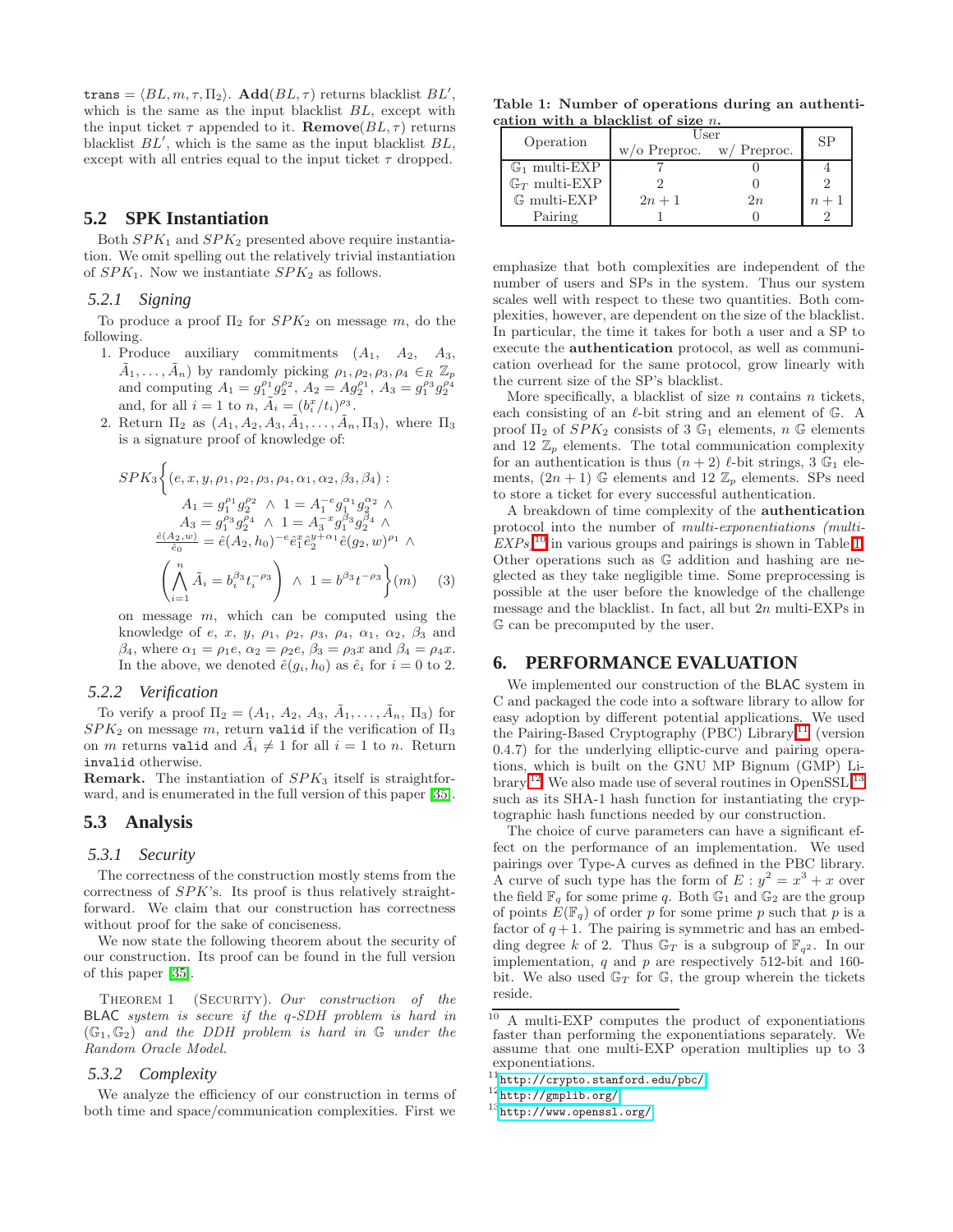The interface to the library we implemented is defined by a list of C functions. Some of the more important ones are as follows. setup() is a function that implements the Setup algorithm. The functions register\_gm() and register\_user(), executed by the GM and the user respectively, together implement the Registration protocol. Similarly authen\_sp() and authen\_user() together implement the Authentication protocol.

### **6.1 Prototyping**

Using our library, we prototyped a proof-of-concept application that allows users to post text messages at a web forum. This can be thought of as users editing Wikipedia pages. We did not prototype the user registration part of the system because our major interest was to study the performance of the Authentication protocol.

In our prototype, the authentication is carried out as follows. The SP first creates a listening socket. Upon the arrival of a connection request from a user, the SP sets up an SSL socket with the user using OpenSSL.<sup>[14](#page-6-1)</sup> This means that a confidential and server-authenticated channel is set up between the user and the SP. From within this channel, the user and the server respectively execute authen\_user() and authen\_sp(). If authen\_sp returns failure, then the SP closes the SSL connection, thereby refusing to serve the user. Otherwise, SP serves the user using the same channel by recording the text message sent by the user, along with the ticket extracted from the authentication transcript. The SP may then manually inspect the text message and add the associated ticket to its blacklist.

Alternatively, by integrating it with SSL serverauthentication, BLAC authentication can be turned into a mutual authentication, in which the user authenticates the server's identity but the server is ensured that and only that the user is some well-behaving user.

#### **6.2 Experimental Results and Analysis**

For our experiments, we used a Dell GX745 desktop machine with an Intel dual-core 2.16 GHz CPU and 2GB of RAM, running Linux/Ubuntu 6.10. All the timings reported below are averaged over 10 randomized runs.

We measured two time quantities related to the execution of the Authentication protocol: (1) the time it took for an SP to verify the authentication (i.e., step [4](#page-4-3) of the protocol), and (2) the time it took for a user to inspect the blacklist and produce a proof (i.e., steps [2](#page-4-4) and [3](#page-4-5) of the protocol), with preprocessing enabled. The sum of these two quantities roughly represents the total latency incurred by the protocol as perceived by the user if we ignore the network I/O delay, which is network-dependent.

When the blacklist was empty, it took the SP 0.06s to verify the authentication. When the blacklist had 400 entries instead, it took the server 0.46s to do the same. On the other hand, when the blacklist size was 0 and 400, the user spent 0.09ms and 0.73s respectively to inspect the blacklist and produce a proof. The estimated protocol latencies are thus 0.06s and 1.19s respectively. The total communication overhead due to the authentication protocol is roughly 0.27KB per blacklist entry. Table [2](#page-6-2) shows experimental figures collected with different blacklist sizes. Please see our

<span id="page-6-2"></span>Table 2: Performance of our authentication protocol with respect to different blacklist sizes.

| Blacklist Size (#Entries)                                                                  |      | 100  | 200  | 400   | 800   | 1600  |
|--------------------------------------------------------------------------------------------|------|------|------|-------|-------|-------|
| Time (in s) for User to<br>inspect the blacklist and<br>generate a proof (steps $2 \& 3$ ) | 0.00 | 0.18 | 0.36 | 0.73  | 1.45  | 2.85  |
| Time (in s) for SP to<br>verify the proof (step $4$ )                                      | 0.06 | 0.16 | 0.26 | 0.46  | 0.87  | 1.68  |
| Estimated Protocol Latency<br>(in s) perceived by User                                     | 0.06 | 0.34 | 0.62 | 1.19  | 2.32  | 4.53  |
| Communication<br>Overhead (in KB)                                                          | 0.8  | 27.7 | 54.7 | 108.6 | 216.4 | 431.8 |

discussion in Section [7](#page-6-0) that elaborates on the feasibility of our construction in real applications.

Note that our authentication protocol scales well with the number of cores in CPUs because virtually all computation that grows linearly with the blacklist size is parallelizable.<sup>[15](#page-6-3)</sup> As evidence, on our dual-core machine, all the timings we collected using our original single-threaded implementation almost doubled the figures we just reported above. In our current multi-threaded implementation, the library interface includes a bootstrapping function that takes the number of threads as an input.

# <span id="page-6-0"></span>**7. DISCUSSION**

#### *Efficiency.*

In our cryptographic construction, blacklist verification requires  $O(n)$  computations, where n is the number of entries in the blacklist. As indicated by Section [6,](#page-5-0) our scheme would support 1,600 blacklist entries with 2 authentications per second on an 8-core machine.[16](#page-6-4) Since anonymous authentications will be used at SPs such as Wikipedia only for certain operations such as editing webpages, we believe this performance is reasonable. Consider two extreme examples. In March 2007, Wikipedia averaged about two edits per second to its set of English webpages.[17](#page-6-5) Likewise, YouTube reported less than one video upload per second on average in July 2006.[18](#page-6-6) The communication complexity required to sustain one or two authentications per second with 1,600 blacklist entries would be about 3.5 to 7 Mbps for the SP. Such a data rate would be high for an individual server, but would be reasonable for large SPs such as YouTube and Wikipedia, which may have distributed servers across the nation for handling large bandwidth. Based on these calculations, SPs with much lower authentication rates than Wikipedia or YouTube (e.g., one authentication every few seconds) can easily be served on commodity hardware and T-1 lines. We reiterate that our construction is the first to allow anonymous blacklisting without TTPs, and more efficient blacklist checking, perhaps in  $O(\log n)$  or  $O(1)$  time, is an open problem that deserves further research. Faster verification will allow much higher rates of authentication while

<span id="page-6-1"></span><sup>&</sup>lt;sup>14</sup>For simplicity's sake, the SP uses a self-signed key-pair to authenticate himself.

<span id="page-6-3"></span> $15$ The only exception is the two calls to SHA-1, but they take comparably negligible time.

<span id="page-6-4"></span><sup>16</sup>An 8-core Mac Pro with two 3.0GHz Quad-Core Intel Xeon processors was available for under \$4,000 at the time of writing.

<span id="page-6-5"></span> $^{17}{\rm http://stats.wikimedia.org/EN/PlotsPngDatabaseEdits.htm}$  $^{17}{\rm http://stats.wikimedia.org/EN/PlotsPngDatabaseEdits.htm}$  $^{17}{\rm http://stats.wikimedia.org/EN/PlotsPngDatabaseEdits.htm}$ 

<span id="page-6-6"></span> $^{18}$ [http://technology.guardian.co.uk/weekly/story/0,,](http://technology.guardian.co.uk/weekly/story/0,,1823959,00.html)

[<sup>1823959,00.</sup>html](http://technology.guardian.co.uk/weekly/story/0,,1823959,00.html)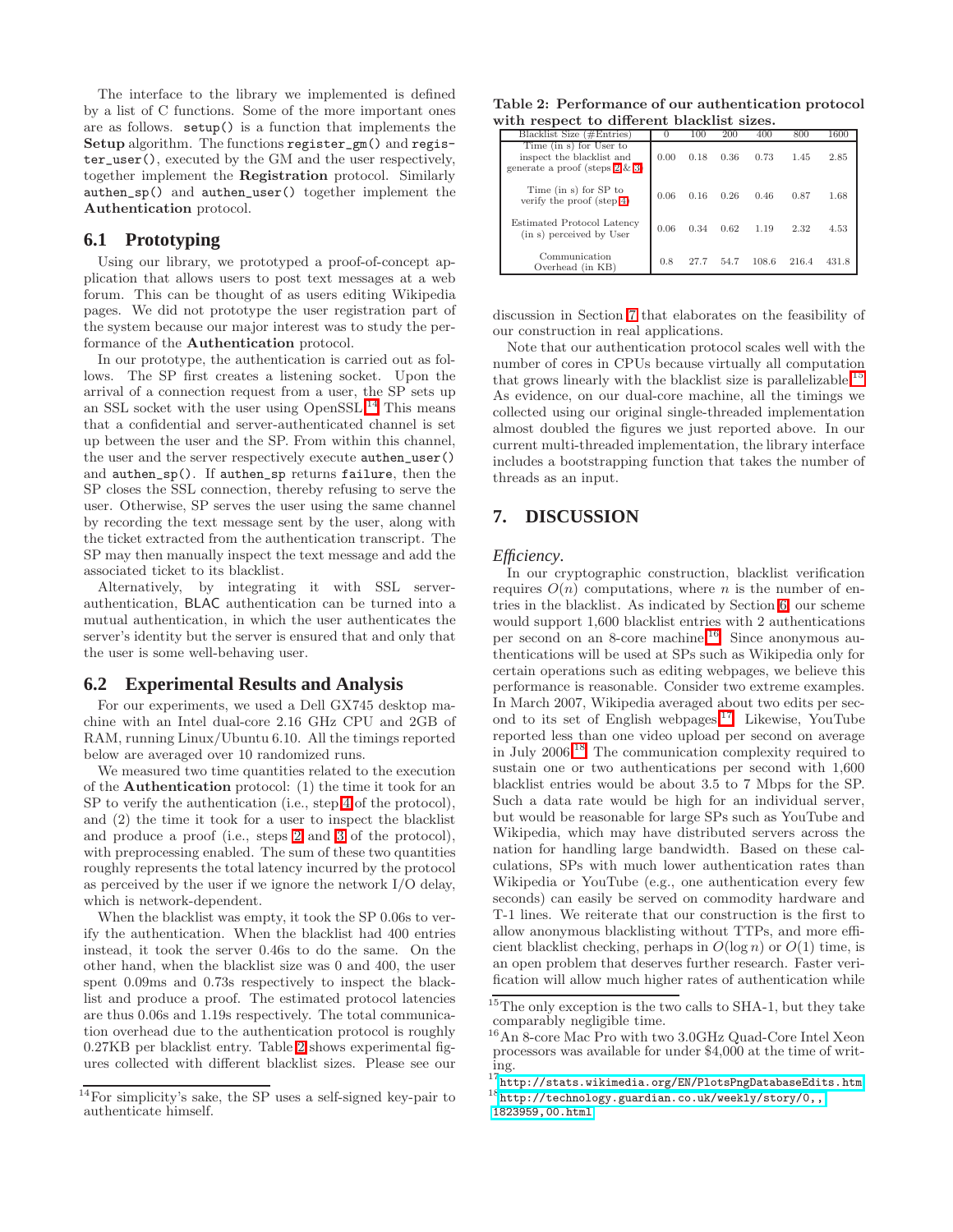supporting extremely large blacklists, and this problem is, therefore, worthy of further study.

#### *Interleaving authentications.*

One concern is that an individual user may attempt to interleave multiple authentications and take up several hundreds of entries in the blacklist by misbehaving several times in a short span of time. Such an attack is possible because users can parallelize several anonymous sessions with an SP. A promising approach would be to use a scheme such as Camenisch et al.'s periodic n-times anonymous authentication [\[9\]](#page-8-14) to rate-limit the number of anonymous accesses from users. In such a scheme, an anonymous user would be able to access the SP anonymously at most  $n$  times within a time period. For example, for  $n = 10$  and a time period of 1 day, a single user would be able to contribute at most 10 entries to the blacklist in a given day.

Remark. Since concurrent sessions are preempted while an entry is added (atomically) to a blacklist, our system guarantees that once an entry is added to the blacklist at time t, the blacklisted user will not be able to access the service after time t (or until unblacklisted at a later time).

#### *Enrollment issues.*

We assume that the Group Manager issues only one credential per legitimate user and assume it is difficult to perform "Sybil" attacks [\[22\]](#page-8-28), where users are able to obtain multiple credentials by posing as different identities. The Sybil attack, however, is a challenging problem that any credential system is vulnerable to, and we do not attempt to solve this problem here.

In a real deployment of a BLAC system, users may eventually misplace their credentials, or have them compromised. Since that credential may be blacklisted by an SP, issuing a new credential to a user can help that user circumvent anonymous blacklisting. As a trade-off, we suggest that if a user misplaces his or her credential, that user is issued a pseudonymous credential for a certain amount of time called the "linkability window." If a user repeatedly attempts to acquire new credentials, the linkability window of that user can be increased to curb misbehavior.

#### *Allowing the sharing of (entries in) blacklists.*

We have presented our construction of the BLAC system in which an SP Bob cannot use an entry from another SP's blacklist (corresponding to Alice) to prevent Alice from successfully authenticating to Bob. Nevertheless, in some applications, a group of SPs may desire to block users misbehaving at any one of the SPs.

Our system can be modified to allow such sharing instead of computing the tag as  $t = H(s||\text{Bob})^x$ , one computes the tag as  $t = H(s)^x$  regardless of the SP for which the ticket is meant. Tickets with tags computed this way are sharable between SPs because adding a user's ticket borrowed from another SP is no different from the SP obtaining the ticket directly from the user. Such a change in construction, however, makes it necessary to redefine security notions. For example, Wikipedia may decide to add only YouTube's tickets to its blacklist. If a user's authentication fails, Wikipedia knows that the user has previously visited YouTube. Even though the user is anonymous, an SP can learn information about the user's behavior at another SP.

#### *Revoking compromised TPMs.*

Concurrently and independently, Brickell and Li [\[8\]](#page-8-29) have proposed a method to unlinkably revoke compromised Trusted Platform Modules (TPMs) [\[34\]](#page-8-30). While they focus on revoking compromised hardware, as opposed to blacklisting misbehaving users, their construction is similar to ours. Both solutions use a protocol for proving the inequality of multiple discrete logarithms to prove that a user is not revoked/blacklisted. Nevertheless, signatures in their solution are not bound to the verifier's identity and authenticating even once could result in the global revocation of the prover. Our solution provides more privacy by allowing sharing and non-sharing of blacklist entries among verifiers. Finally, their solution is RSA-based while ours is pairingbased.

# <span id="page-7-6"></span>**8. CONCLUSION**

We motivated the need for anonymous credential systems that support anonymous blacklisting and subjective judging without relying on trusted third parties that are capable of deanonymizing (or linking) users. All previous solutions rely on either trusted third parties or restricted formulations of misbehavior. We provide the first cryptographic construction that simultaneously provides anonymous blacklisting, subjective judging, and eliminates the reliance on trusted third parties capable of revoking the privacy of users.

### **9. ACKNOWLEDGMENTS**

This work was supported in part by the Institute for Security Technology Studies, under Grant number 2005-DD-BX-1091 awarded by the Bureau of Justice Assistance, and the National Science Foundation, under grant CNS-0524695. The views and conclusions do not necessarily represent those of the sponsors.

### <span id="page-7-0"></span>**10. REFERENCES**

- [1] G. Ateniese, J. Camenisch, M. Joye, and G. Tsudik. A practical and provably secure coalition-resistant group signature scheme. In CRYPTO, volume 1880 of LNCS, pages 255–270. Springer, 2000.
- <span id="page-7-2"></span>[2] G. Ateniese, D. X. Song, and G. Tsudik. Quasi-efficient revocation in group signatures. In Financial Cryptography, volume 2357 of LNCS, pages 183–197. Springer, 2002.
- <span id="page-7-4"></span>[3] M. H. Au, S. S. M. Chow, and W. Susilo. Short e-cash. In INDOCRYPT, volume 3797 of LNCS, pages 332–346. Springer, 2005.
- <span id="page-7-5"></span>[4] M. H. Au, W. Susilo, and Y. Mu. Constant-size dynamic k-TAA. In SCN, volume 4116 of LNCS, pages 111–125. Springer, 2006.
- <span id="page-7-7"></span>[5] M. Bellare and P. Rogaway. Random oracles are practical: a paradigm for designing efficient protocols. In Proceedings of the 1st ACM conference on Computer and communications security, pages 62–73. ACM Press, 1993.
- <span id="page-7-1"></span>[6] D. Boneh, X. Boyen, and H. Shacham. Short group signatures. In CRYPTO, volume 3152 of LNCS, pages 41–55. Springer, 2004.
- <span id="page-7-3"></span>[7] D. Boneh and H. Shacham. Group signatures with verifier-local revocation. In ACM Conference on Computer and Communications Security, pages 168–177. ACM, 2004.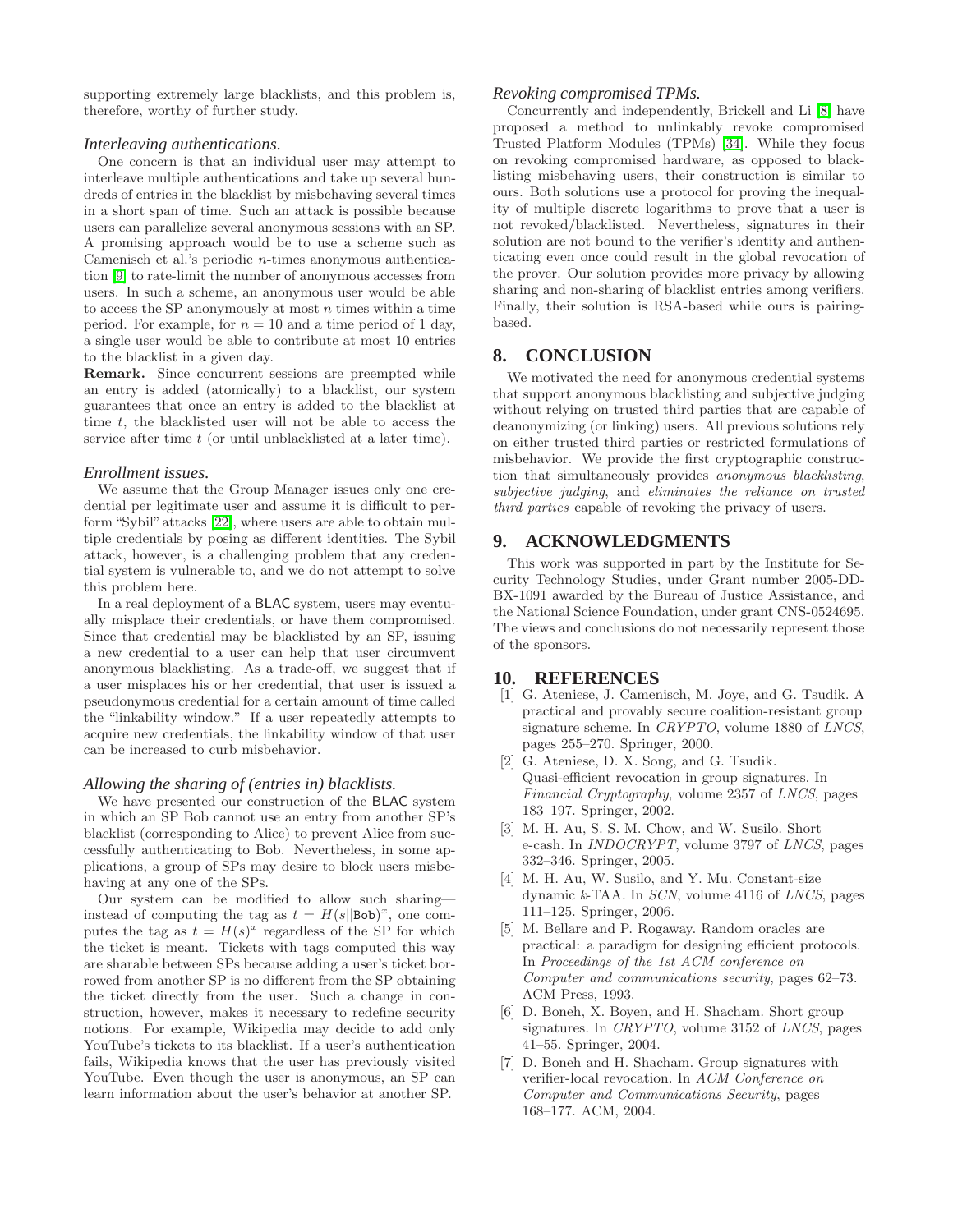- <span id="page-8-29"></span>[8] E. Brickell and J. Li. Enhanced privacy ID: A direct anonymous attestation scheme with enhanced revocation capabilities. Cryptology ePrint Archive, Report 2007/194, 2007. <http://eprint.iacr.org/>.
- <span id="page-8-14"></span>[9] J. Camenisch, S. Hohenberger, M. Kohlweiss, A. Lysyanskaya, and M. Meyerovich. How to win the clonewars: efficient periodic n-times anonymous authentication. In ACM Conference on Computer and Communications Security, pages 201–210. ACM, 2006.
- <span id="page-8-6"></span>[10] J. Camenisch, S. Hohenberger, and A. Lysyanskaya. Compact e-cash. In EUROCRYPT, volume 3494 of LNCS, pages 302–321. Springer, 2005.
- <span id="page-8-7"></span>[11] J. Camenisch, S. Hohenberger, and A. Lysyanskaya. Balancing accountability and privacy using e-cash (extended abstract). In SCN, volume 4116 of LNCS, pages 141–155. Springer, 2006.
- <span id="page-8-0"></span>[12] J. Camenisch and A. Lysyanskaya. An efficient system for non-transferable anonymous credentials with optional anonymity revocation. In EUROCRYPT, volume 2045 of LNCS, pages 93–118. Springer, 2001.
- <span id="page-8-4"></span>[13] J. Camenisch and A. Lysyanskaya. Dynamic accumulators and application to efficient revocation of anonymous credentials. In CRYPTO, volume 2442 of LNCS, pages 61–76. Springer, 2002.
- <span id="page-8-26"></span>[14] J. Camenisch and A. Lysyanskaya. A signature scheme with efficient protocols. In SCN, volume 2576 of LNCS, pages 268–289. Springer, 2002.
- <span id="page-8-1"></span>[15] J. Camenisch and A. Lysyanskaya. Signature schemes and anonymous credentials from bilinear maps. In CRYPTO, volume 3152 of LNCS, pages 56–72. Springer, 2004.
- <span id="page-8-24"></span>[16] J. Camenisch and V. Shoup. Practical verifiable encryption and decryption of discrete logarithms. In CRYPTO, volume 2729 of LNCS, pages 126–144. Springer, 2003.
- <span id="page-8-22"></span>[17] J. Camenisch and M. Stadler. Efficient group signature schemes for large groups (extended abstract). In CRYPTO, volume 1294 of LNCS, pages 410–424. Springer, 1997.
- <span id="page-8-2"></span>[18] D. Chaum and E. van Heyst. Group signatures. In EUROCRYPT, pages 257–265, 1991.
- <span id="page-8-25"></span>[19] R. Cramer, I. Damgård, and B. Schoenmakers. Proofs of partial knowledge and simplified design of witness hiding protocols. In CRYPTO, volume 839 of LNCS, pages 174–187. Springer, 1994.
- <span id="page-8-27"></span>[20] I. Damgård. Efficient concurrent zero-knowledge in the auxiliary string model. In EUROCRYPT, pages 418–430, 2000.
- <span id="page-8-17"></span>[21] R. Dingledine, N. Mathewson, and P. F. Syverson. Tor: The second-generation onion router. In USENIX Security Symposium, pages 303–320. USENIX, 2004.
- <span id="page-8-28"></span>[22] J. R. Douceur. The sybil attack. In IPTPS, volume 2429 of LNCS, pages 251–260. Springer, 2002.
- <span id="page-8-20"></span>[23] S. Goldwasser, S. Micali, and C. Rackoff. The knowledge complexity of interactive proof systems. SIAM J. Comput., 18(1):186–208, 1989.
- <span id="page-8-21"></span>[24] S. Goldwasser, S. Micali, and R. L. Rivest. A digital signature scheme secure against adaptive chosen-message attacks. SIAM J. Comput., 17(2):281–308, 1988.
- <span id="page-8-16"></span>[25] P. C. Johnson, A. Kapadia, P. P. Tsang, and S. W.

Smith. Nymble: Anonymous IP-address blocking. In Privacy Enhancing Technologies Symposium (PET '07), Ottawa, Canada, June 2007. To appear.

- <span id="page-8-3"></span>[26] A. Kiayias and M. Yung. Group signatures with efficient concurrent join. In EUROCRYPT, volume 3494 of LNCS, pages 198–214. Springer, 2005.
- <span id="page-8-11"></span>[27] J. K. Liu, V. K. Wei, and D. S. Wong. Linkable spontaneous anonymous group signature for ad hoc groups (extended abstract). In ACISP, volume 3108 of LNCS, pages 325–335. Springer, 2004.
- <span id="page-8-5"></span>[28] L. Nguyen. Accumulators from bilinear pairings and applications. In CT-RSA, volume 3376 of LNCS, pages 275–292. Springer, 2005.
- <span id="page-8-9"></span>[29] L. Nguyen and R. Safavi-Naini. Dynamic k-times anonymous authentication. In ACNS, volume 3531 of LNCS, pages 318–333. Springer, 2005.
- <span id="page-8-23"></span>[30] C.-P. Schnorr. Efficient signature generation by smart cards. J. Cryptology, 4(3):161–174, 1991.
- <span id="page-8-15"></span>[31] P. F. Syverson, S. G. Stubblebine, and D. M. Goldschlag. Unlinkable serial transactions. In Financial Cryptography, volume 1318 of LNCS, pages 39–56. Springer, 1997.
- <span id="page-8-8"></span>[32] I. Teranishi, J. Furukawa, and K. Sako. k-times anonymous authentication (extended abstract). In ASIACRYPT, volume 3329 of LNCS, pages 308–322. Springer, 2004.
- <span id="page-8-10"></span>[33] I. Teranishi and K. Sako. k-times anonymous authentication with a constant proving cost. In Public Key Cryptography, volume 3958 of LNCS, pages 525–542. Springer, 2006.
- <span id="page-8-30"></span>[34] TPM Work Group. TCG TPM specification version 1.2 revision 94. Technical report, Trusted Computing Group, 2006.
- <span id="page-8-18"></span>[35] P. P. Tsang, M. H. Au, A. Kapadia, and S. W. Smith. Blacklistable anonymous credentials: Blocking misbehaving users without TTPs (full version). Technical Report TR2007-601, Dartmouth College, Sep 2007.
- <span id="page-8-12"></span>[36] P. P. Tsang and V. K. Wei. Short linkable ring signatures for e-voting, e-cash and attestation. In ISPEC, volume 3439 of LNCS, pages 48–60. Springer, 2005.
- <span id="page-8-13"></span>[37] P. P. Tsang, V. K. Wei, T. K. Chan, M. H. Au, J. K. Liu, and D. S. Wong. Separable linkable threshold ring signatures. In INDOCRYPT, volume 3348 of LNCS, pages 384–398. Springer, 2004.

# <span id="page-8-19"></span>**APPENDIX**

# **A. SECURITY GAMES**

We use a game-based approach to define the security formally. The adversary's capabilities are modeled by oracles, which are stateful and together share a private state denoted by state. state contains three counters  $m$ ,  $n$  and  $a$ , which are initially set to 0, and six sets  $U_P, U_A, U_B, S_P, S_A, A_A$ , which are initially set to  $\emptyset$ . In the following, we describe the oracles.

P-Join This oracle simulates the registration protocol between an honest user and an honest GM. Upon invocation, the oracle increments n by 1, sets state  $:=$ state $||\langle n, trans_n, cred_n \rangle$ , where  $trans_n$  is the transcript of the registration protocol and  $cert_n$  is the resulting